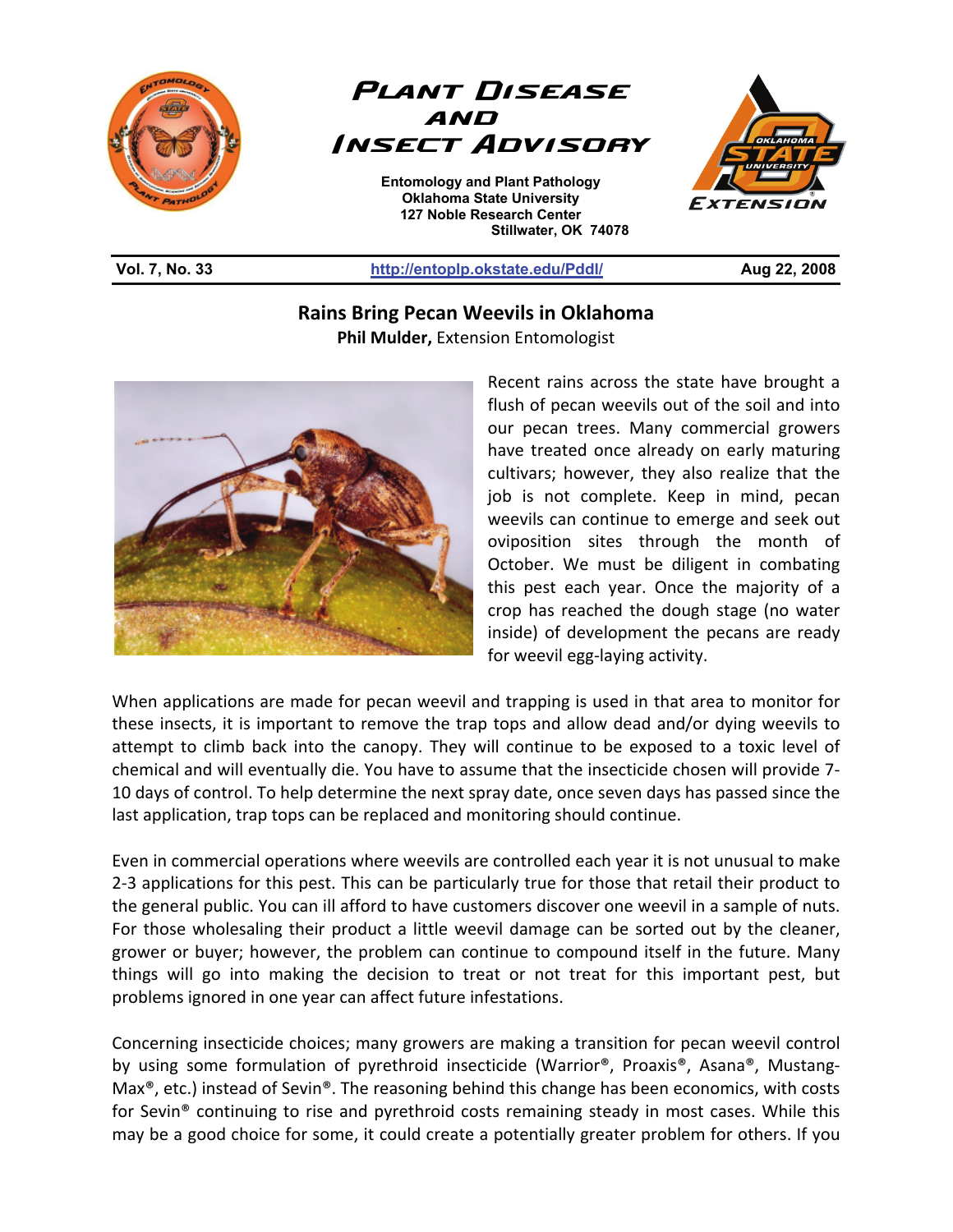do not have a closed cab system, some pyrethroids (the newer ones in particular) could be potentially more toxic than Sevin®. The active ingredient in Sevin®, known as Carbaryl has an oral and dermal  $LD_{50}$  of around 260 and 4000 mg of chemical/Kg of body weight, respectively, while those same numbers for Warrior® (lambda-cyhalothrin) are 68 and 664, respectively. Remember, the lower the number, the more potentially toxic the chemistry. Proaxis<sup>®</sup>, which is simply a different isomer (gamma-cyhalothrin), very similar to Warrior, has an oral and dermal  $LD_{50}$  of 79 and 632, respectively. This suggests that these newer pyrethroids are potentially more toxic to the applicator than Sevin® insecticide.

A relatively new insecticide available this year for pecan weevil and other pecan insects is Endigo  $ZC<sup>®</sup>$ , which represents a combination product containing the same active ingredients as Warrior® (lambda-cyhalothrin - 9.48%) and Centric® (thiamethoxam – 12.6%). Availability may be limited in 2008; however, product should be widely available in 2009. The confusing issue with these many similar products is that Warrior<sup>®</sup> contains 11.4% active ingredient and another formulation called Warrior II® contains 22.8% active ingredient; however, the rates applied per acre are adjusted by half for the latter compound, since it contains twice as much active ingredient. Endigo® rates are also adjusted for the lower amount of active ingredient per gallon. An additional insecticide that has gained popularity with growers on many commodities, including pecan is a product called Silencer®. This product contains the same active ingredient as Warrior<sup>®</sup> only a little more (12.7%), yet it is labeled at the same rate as Warrior<sup>®</sup>. Many growers have been purchasing Silencer® for considerably less than Warrior® in this simply makes good business sense. I have not had the opportunity to evaluate this product, but because it is the same active ingredient and I have received excellent testimonials from other commodity groups, I would suspect its performance is comparable to Warrior®.

When making insecticide choices carefully examine university trials and ask others about performance of new materials. This puzzle on active ingredients may help explain why activity on pecan weevil may vary. In OSU trials, Warrior® has proven to be more efficacious than Mustang-Max® or Proaxis® and grower testimonies have borne this out. Different active ingredients may be the answer to this puzzle between Warrior® and Mustang-Max<sup>®</sup>, but why are the two isomers of cyhalothrin (Warrior® and Proaxis®) different? The answer is on the label. Warrior<sup>®</sup> contains twice as much active ingredient per gallon than Proaxis<sup>®</sup> and yet the usage rates for pecan are identical. All of this latter information on chemicals points to the most important aspect of making chemical applications; read the label and know what you're getting for your money.

# **Potato Leafhopper Economic Considerations in Alfalfa and Peanut Phil Mulder,** Extension Entomologist

 $\_$  , and the contribution of the contribution of the contribution of the contribution of  $\mathcal{L}_\text{max}$ 

After a brisk round of southerly winds and rains, some insects that are not year-round residents find their way to Oklahoma. Normally, potato leafhoppers are year-round residents of the Gulf Coast states and will gradually migrate northward with spring winds. Because of wind dispersal, potato leafhoppers are likely to be a pest of alfalfa from June to October. Generally, the potato leafhopper poses the greatest threat (if any) in higher rainfall and humidity areas of the state, but this year that description fits many areas. In western Oklahoma, potato leafhopper populations decline as hot, dry conditions prevail unless they can find a suitable host and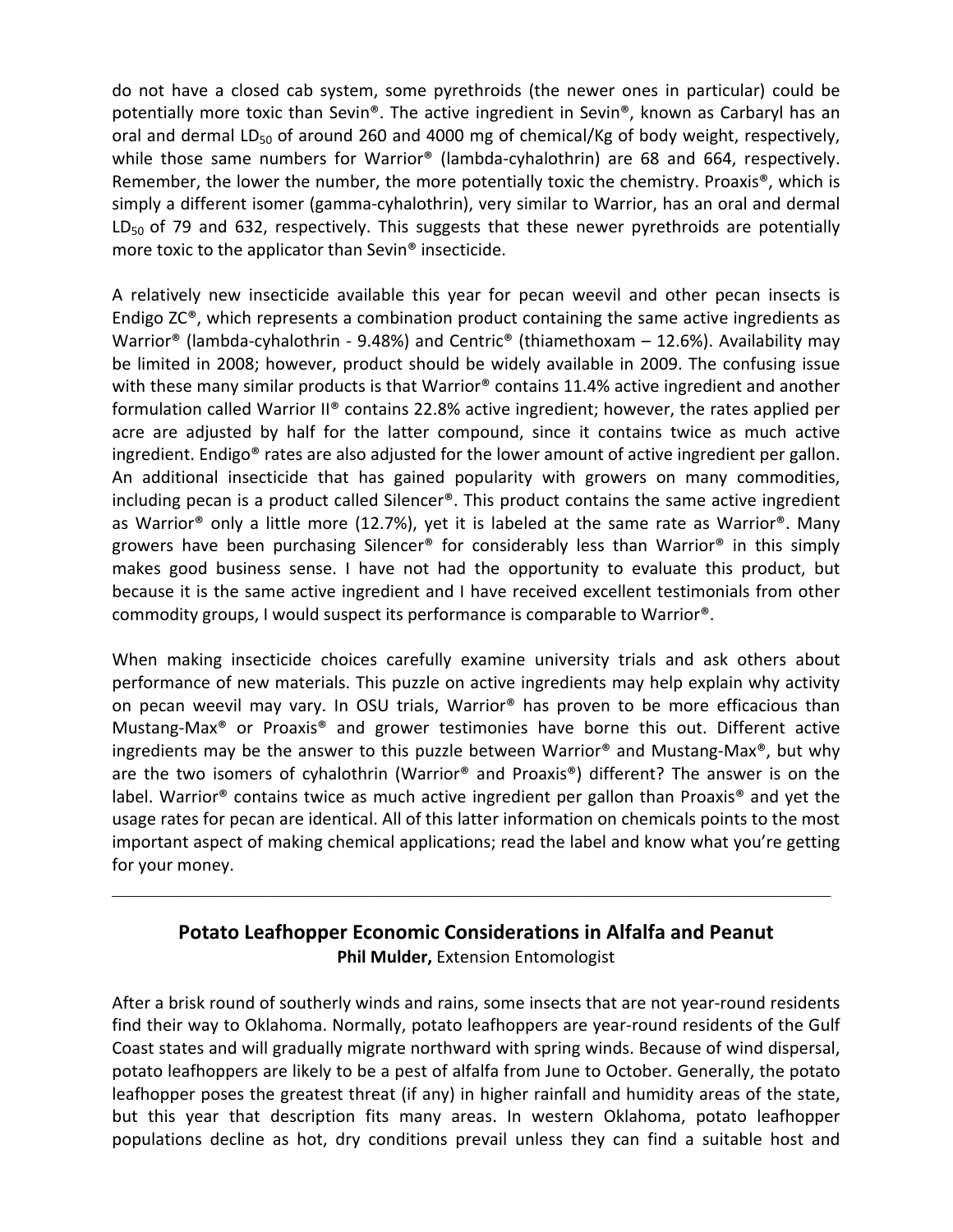adequate rain or irrigation. This is where crops like peanut, alfalfa and even horticultural crops such as pecan can serve as viable hosts for these insects.

The potato leafhopper adult is a light green, wedgeshaped insect about 1/8 inches in length. The nymphs closely resemble adults; however, they are smaller, yellow and wingless. Both adults and nymphs are very active; they can move sideways and backward as rapidly as forward when they are disturbed.

Both adults and nymphs use their piercing-sucking mouthparts to feed on alfalfa; however, the most serious damage is caused by the nymphs. Initial feeding is characterized by a wedge-shaped yellow area formed on the leaf tip known as "hopperburn". This type of damage is already noticeable in peanut in the Ft. Cobb area. Heavy feeding causes the entire leaf to turn yellow and heavily infested fields take on a yellow color, even from a distance. Usually, damage is greatest along field margins. Although the chlorotic symptoms may be accompanied by some leaf drop and reduction in quality of forage, a more serious problem is stunting of plant growth and significant yield loss. Mowing ditches next to alfalfa fields can increase the chance of sustaining leafhopper damage because the leafhopper adults move (fly) from the mower noise into adjacent alfalfa.



Due to their minute size, the best means of detecting leafhoppers in alfalfa before damage is apparent is with the use of a standard 15 inch sweep net. Sample at least five spots across each field. In each spot take at least 20 sweeps before counting the number of adults and nymphs recovered.

Treatment is generally justified at these combinations of alfalfa height and leafhopper numbers:

| <b>Alfalfa Height (inches)</b> | Leafhoppers per sweep |
|--------------------------------|-----------------------|
|                                |                       |
|                                | 0.5                   |
| 12 or taller                   | 1.0                   |

Besides height and leafhopper density, yield potential and stand age should also be considered in the treatment decision. For recommendations on insecticide choices in alfalfa consult OSU publication EPP-7150, Alfalfa Forage Insect Control.

Thresholds for potato leafhopper in peanut are not well defined and generally don't become a serious problem until later in the season (late July to mid September). Peanut growers should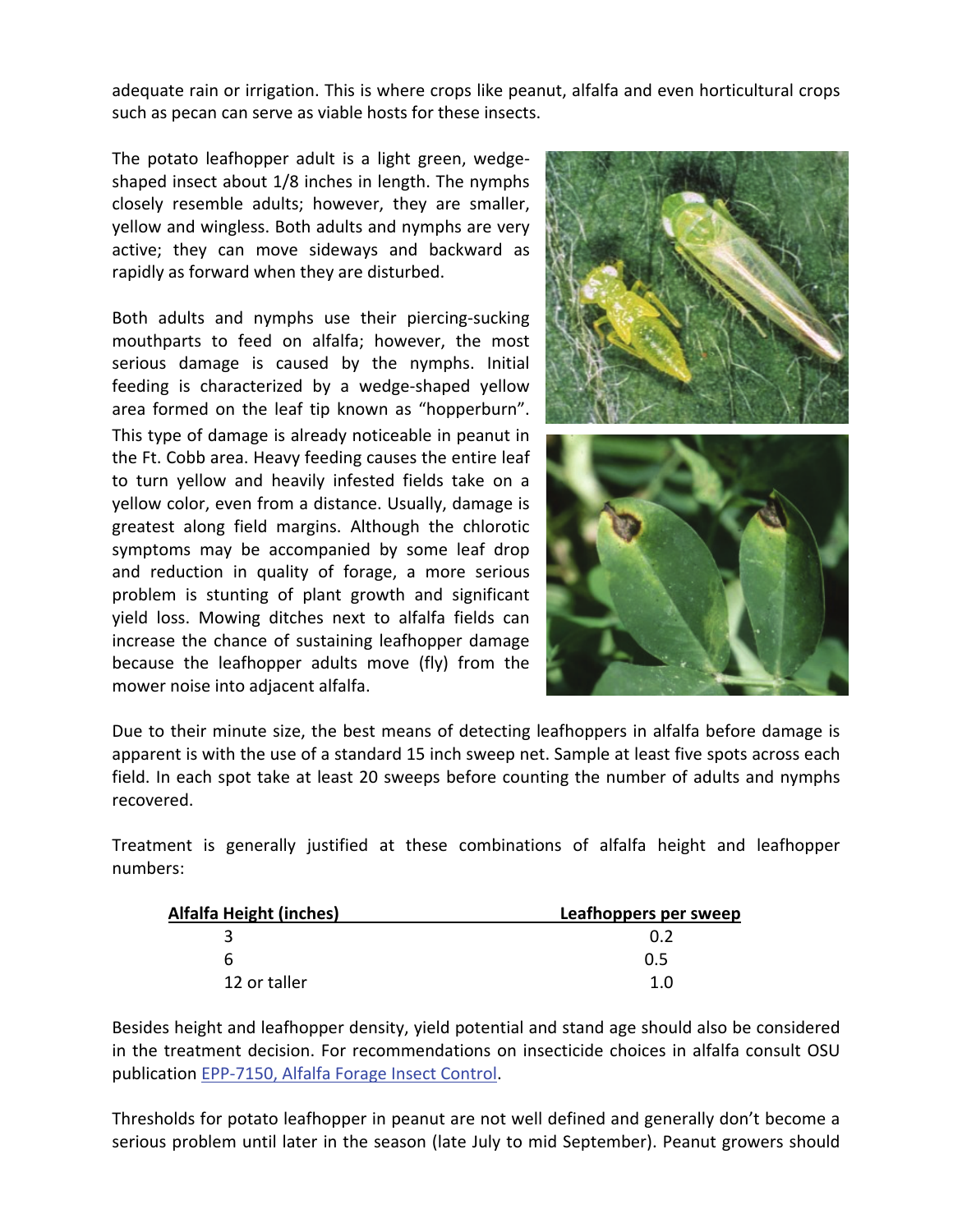use caution when deciding to treat for this problem, particularly where leafhoppers are not easily seen. If the insects are common when walking through the peanuts and 25 to 30% of the plants show hopperburn then treatment can be justified. Unnecessary applications of insecticides during hot weather can lead to mite flare ups, so please be certain that control of leafhoppers in peanut is justified. Chemical recommendations on peanut can be obtained in OSU Publication EPP-7174, Pest Management Series: Peanut Insect Control in Oklahoma.

## **New Oklahoma Insect Pest of Woody Ornamentals: Japanese Weevil**

 $\_$  , and the contribution of the contribution of the contribution of the contribution of  $\mathcal{L}_\text{max}$ 

**Rick Grantham**, Director, OSU Plant Disease and Insect Diagnostic Lab **Eric Rebek**, Ornamentals and Turfgrass Extension Entomologist

In late July, the Tulsa County OSU Cooperative Extension office was notified of some weevils devouring a dogwood in a southeast Tulsa neighborhood. Extension personnel promptly collected and sent several specimens to the OSU Plant Disease and Insect Diagnostic Lab. We tentatively identified the pest as twobanded Japanese weevil, *Pseudocneorhinus bifasciatus*  Roelofs, a new species record for Oklahoma. This potentially serious pest of woody ornamental plants most likely arrived in our state hitchhiking on nursery stock. The extent of its distribution in Oklahoma is currently unknown.

**History.** Japanese weevil was first collected in Philadelphia, PA in 1914, presumably imported with nursery stock from Japan (Wheeler and Boyd 2005). Since then it has been slowly expanding its range, probably aided by human activities. The latest report on its distribution (Wheeler and Boyd 2005) records it is established from the New England states south to Georgia and west to Illinois and Indiana. The weevil has been collected as far south as Florida.



**Identification**. This beetle is a stout, convex weevil measuring about 3/16 inch (5 mm) in length. It is distinctly pear shaped, with the wing covers (elytra) much broader than the pronotum (first dorsal segment behind the head). The weevil is covered with brown and grey scales, forming two more or less distinct cross bands on the elytra, with scattered, metallic pale blue scales on the sides and in bands on the legs.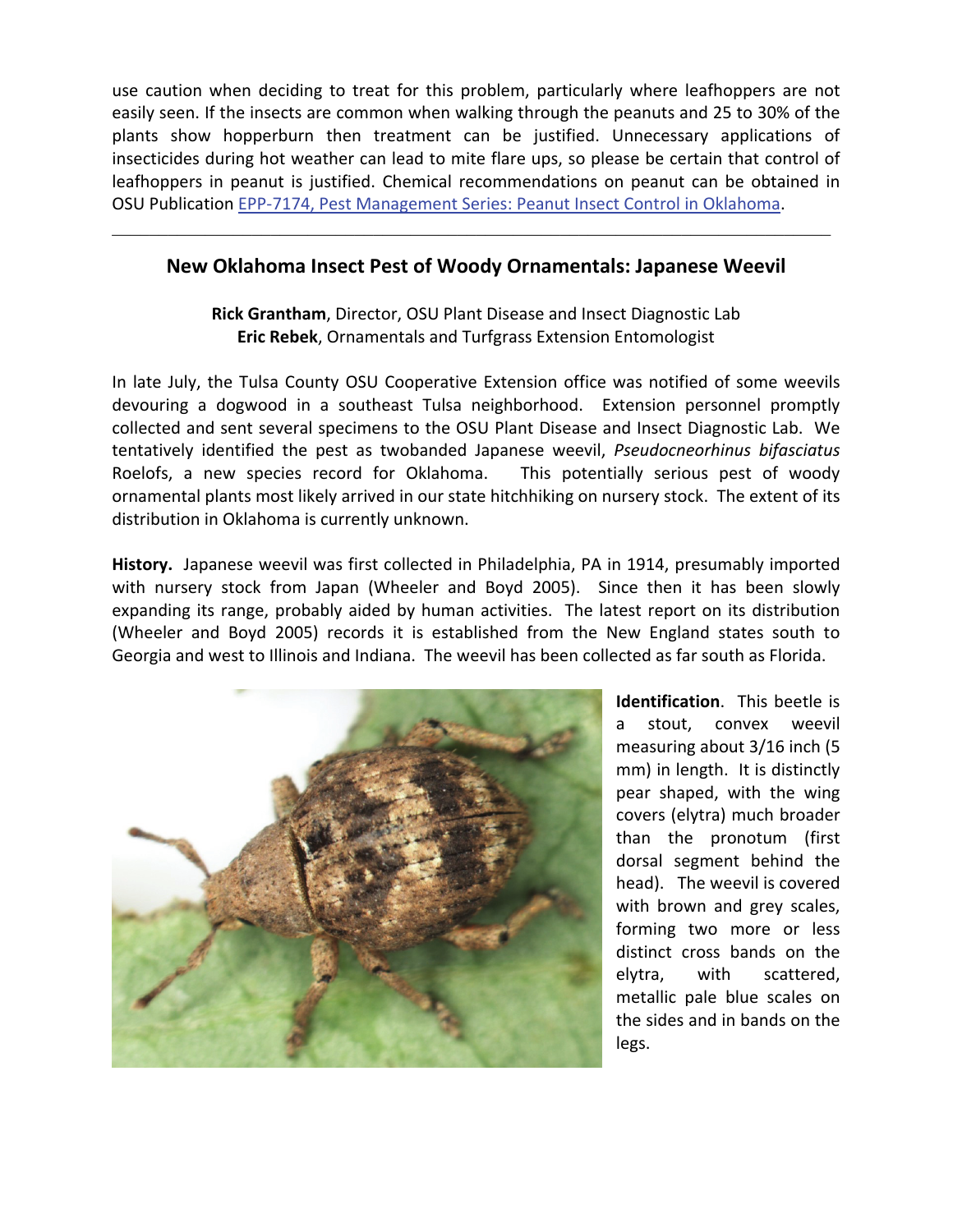**Biology**. According to Allen (1959), adults are leaf feeders and when abundant can cause significant damage. Larvae live in the soil and feed on the roots of mature host plants, but the extent of their feeding damage is not known (Day 2003). In the Northeast, weevils overwinter as adults, larvae, and eggs; in spring, adults begin feeding and laying eggs, while other stages continue their development (Allen 1959). Between mid May and late August, Allen (1959) counted at least 333 egg pods consisting of an average of 2.6 eggs per pod deposited by 42 weevils. In 33 pods examined by Zepp (1978), the average number of eggs per pod was 5.1. Females fold and glue leaves of the host plant and deposit eggs within the fold (Zepp 1978). The weevil is assumed to be parthenogenetic (Wheelerand Boyd 2005), meaning females reproduce asexually.

**Common hosts.** The two-banded Japanese weevil attacks a broad range of hosts, including "cherry laurel, broad-leaved evergreens, pyracantha, privet, barberry, euonymus, and many others" (Day 2003); forsythia, lilac, strawberry but not grasses (Allen 1959); mountain laurel, great rhododendron, multiflora rose, Allegheny blackberry, American bittersweet, flowering dogwood, gray dogwood, bittersweet, and nightshade (Maier 1983, 1986). The Florida specimens were collected sweeping in a soybean field. Wheeler and Boyd (2005) called it "an important pest of landscape plantings in the Northeastern and Midwestern" states, but noted that it has "received scant attention in the Southeast."

**Damage.** Chewing damage begins at the leaf margins, quite similar to the "notching" exhibited by the feeding of black vine weevil. Japanese weevils continue to feed from the margins to the central portions of the leaf, consuming large, rounded areas of tissue (Day 2003).



Virginia Cooperative Extension, http://www.ext.vt.edu/pubs/entomology/444-624/444-624.html